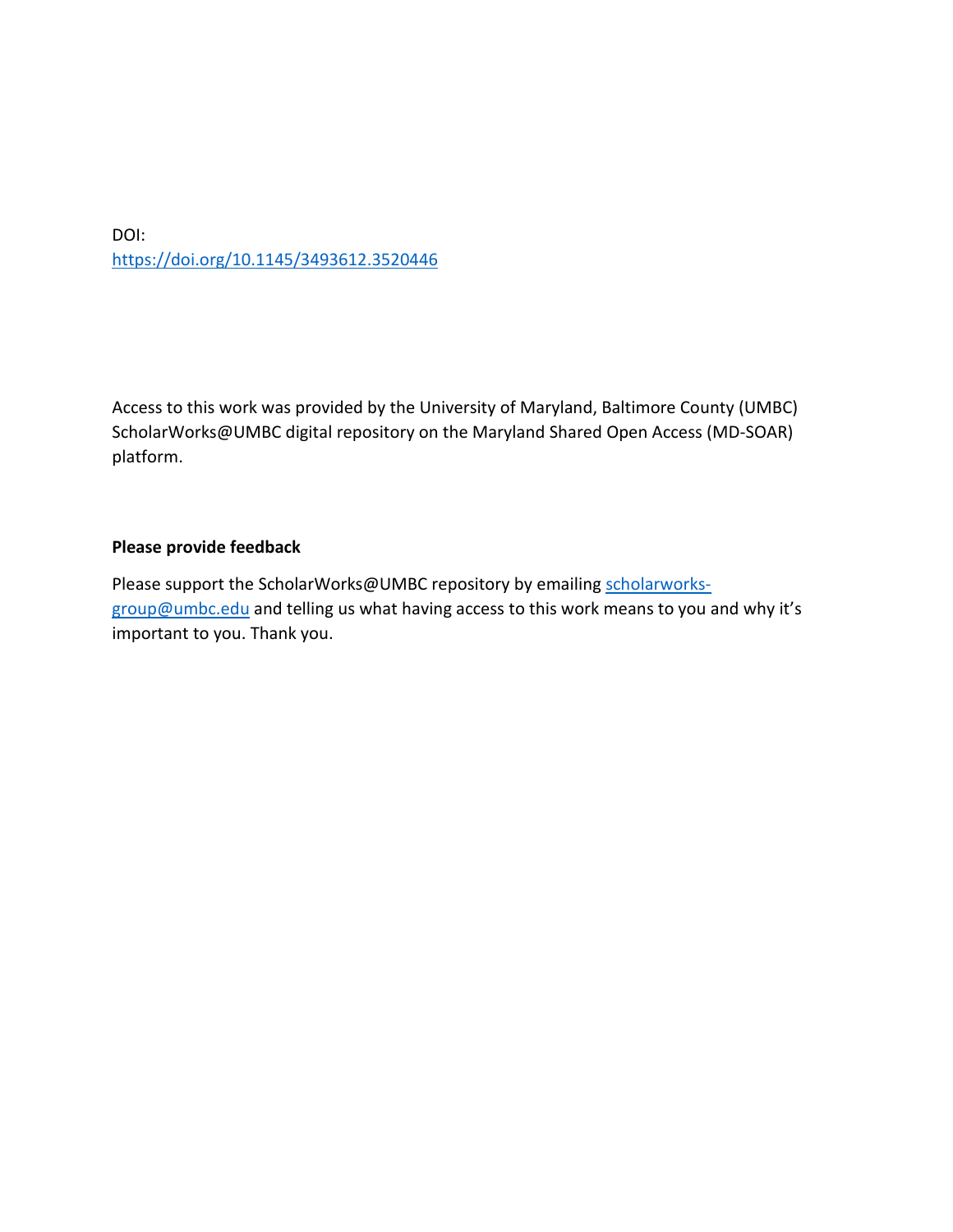# Note: "Fear is Grounded in Reality": The Impact of the COVID-19 Pandemic on Refugees' Access to Health and Accessibility Resources in the United States

### Foad Hamidi

University of Maryland, Baltimore County (UMBC), foadhamidi@umbc.edu

#### Zulekha Karachiwalla

University of Maryland, Baltimore County (UMBC), zkarach1@umbc.edu

The COVID-19 pandemic continues to have a significant impact on people's lives worldwide. Research has shown that these impacts are distinct for different populations and often exasperate existing inequities and challenges. Within this landscape, the experiences of refugees with disabilities and mental health challenges are understudied. There is a need to better understand the challenges that refugees with disabilities and their families face in host countries during the pandemic and investigate strategies used to overcome them to inform future inclusive pandemic preparedness efforts. In this paper, we report findings from interviews conducted during the first year of the COVID-19 pandemic with four experts who serve refugees in the US. Participants described the impact of the pandemic on refugees, explained challenges that the prevailing political conditions of the time added to refugees' experiences, and identified several strategies for resilience they experienced in the communities they serve.

**CCS CONCEPTS** • Human-centered computing~Human computer interaction (HCI)~Empirical studies in HCI

**Additional Keywords and Phrases:** Refugees, People with Disabilities, Accessibility, Assistive Technology

#### **ACM Reference Format:**

First Author's Name, Initials, and Last Name, Second Author's Name, Initials, and Last Name, and Third Author's Name, Initials, and Last Name. 2018. The Title of the Paper: ACM Conference Proceedings Manuscript Submission Template: This is the subtitle of the paper, this document both explains and embodies the submission format for authors using Word. In Woodstock '18: ACM Symposium on Neural Gaze Detection, June 03–05, 2018, Woodstock, NY. ACM, New York, NY, USA, 10 pages. NOTE: This block will be automatically generated when manuscripts are processed after acceptance.

# **1 Introduction**

The number of forced migrants worldwide has doubled in the past decade and according to the United Nations Refugee Agency (UNHCR), currently more than 79 million people are forcibly displaced worldwide [45]. There are distinct factors that impact this diverse population at times of crises, including pandemics. In a recent survey of 30,000 refugees and migrants, the World Health Organization (WHO) participants reported lack of financial means and fear of deportation as important factors, among others, in making them not seek medical help when experiencing COVID-19 symptoms [49]. Furthermore, at least 50% of respondents had reported increased feelings of depression, anxiety, and loneliness since the COVID-19 pandemic began. These findings are even more alarming considering that these populations are already more likely to experience mental health challenges, such as post-traumatic distress (PTSD), and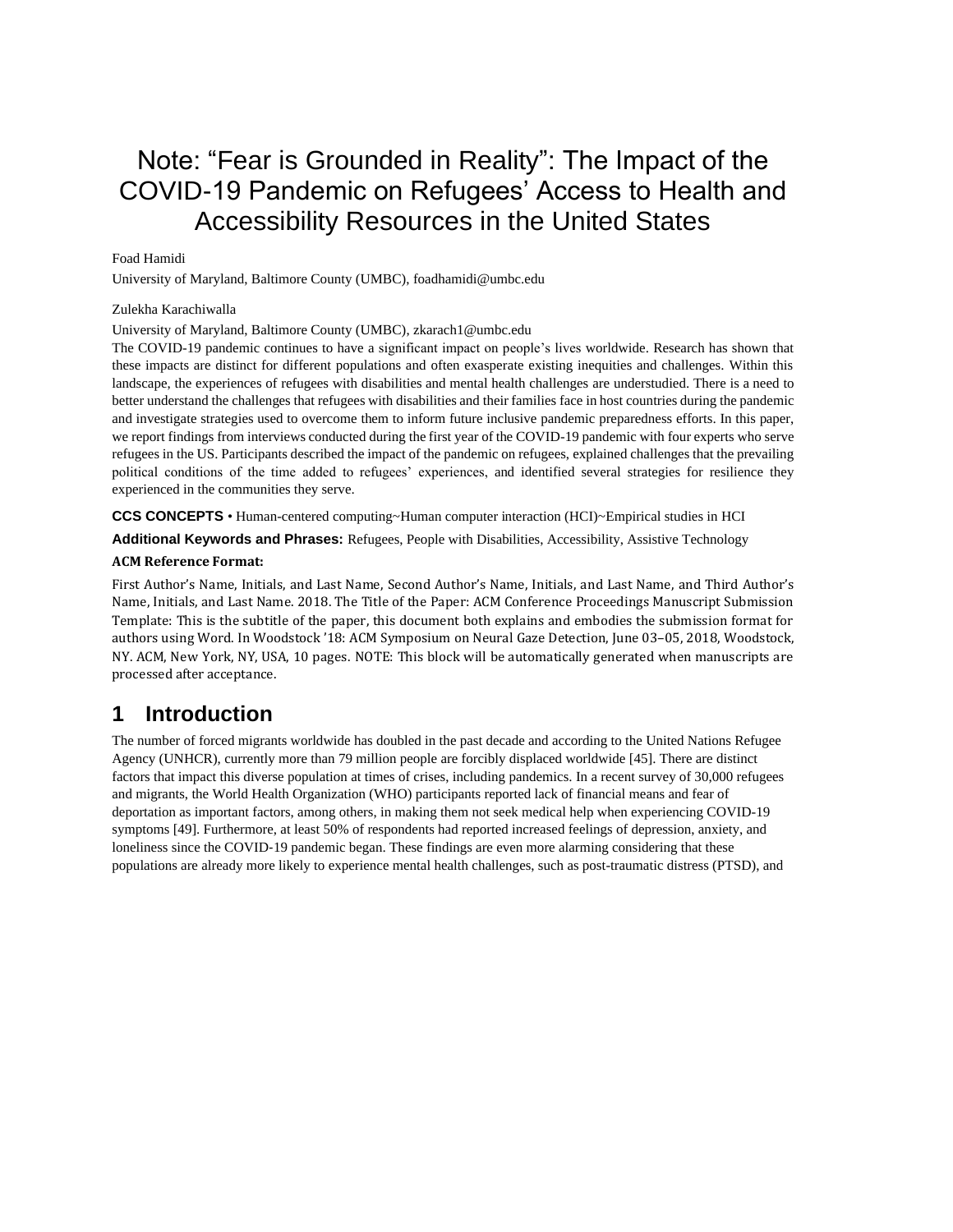acquired disabilities due to increased chance of exposure to adverse pre-displacement, displacement, and postdisplacement events [9] [38]. Finally, research has shown that low-cost technologies such as cell phones and social networks can provide practical means for forced migrants and refugees to sustain and develop relationships, find resources and opportunities, and navigate new languages or cultural contexts [24]. Given this landscape, we sought to better understand the experience of refugees and forced migrants, especially those with disabilities and their families, during the COVID-19 pandemic with a view of how sociotechnical interventions may support their access to resources and services in future crises.

In this paper, we present findings from an exploratory interview study with four experts in the state of Maryland in Eastern United States that provide services to refugees with a focus on understanding their experiences during the first year of the COVID-19 pandemic, especially with respect to access to accessibility and health services. The US is one of the most prominent resettlement destinations for refugees and forced migrants who currently represent about 10% of the annual immigration flow into the US [32]. Our findings outline how the co-existence of the pandemic with a turbulent political environment in the US contributed to exacerbating existing inequities that are faced by refugees.

# **2 Related Work: Designing Interactive Technologies with and for Refugees**

Studies focusing on designing technologies for refugees have explored different contexts, including (1) refugee camps  $(e.g., [21]), (2)$  when traveling to a new host country  $(e.g., [17]),$  and  $(3)$  in the process of settling into a host country (e.g., [7][36] ). The goal of many of these studies has been understanding the impact of different barriers on the experience and transition of refugees to overcome them through new sociotechnical solutions. For example, Almohamed and Vyas conducted a series of interviews with refugees in Australia and found that many of them experienced social isolation and challenges due to cultural differences [2]. Participants identified the design of specialized digital technologies as promising for overcoming some of these issues.

Previous research has resulted in exploration of a range of technologies such as translating platforms [11], dietary tracking devices [20], mapping technologies [21], Interactive Voice Response (IVR) radios [39], and mobile applications [7] and phones [48] for refugees. These projects have often been motivated by the need for refugees to overcome barriers of social isolation, language and cultural difficulties, and accessing health and wellbeing resources. From a methodological perspective, a significant portion of existing HCI research with refugees has been focused on the development of participatory design approaches to understand and create technologies with refugee input and feedback [4][21][19]. For example, Fisher et al. conducted a series of participatory design workshops with 144 young people to create paper prototypes of visionary devices to help their community [21]. The project resulted in a better understanding of the challenges refugee youth face in accessing educational and informational resources in a refugee camp setting. The research team conducted several similar workshops with immigrant youth in the United States and found the approach effective [23][8]. Other similar projects have taken an assets-based approach to designing with refugees. For example, in a project conducted at a Syrian refugee camp, Fisher et al. collected and analyzed data on how families gather information about available assets in the community and used it as a basis to build a community-commissioned database of household assets that were available for sharing [21]. Almohamed et al. also found that using speculative design approaches, such as Magic Machine workshops [6], can encourage refugees to have a strong voice and offer new perspectives on the design of future technologies [5].

Despite this growing body of research, few papers have explored the experience of refugees and forced migrants with disabilities or mental health challenges. In a recent study, Hamidi and Karachiwalla conducted interviews with experts who provide health services to refugees in the US and found that while a number of resources exist to support resettlement, there are structural, socio-cultural, and technological barriers to effectively accessing them for these populations and their families [27]. On a related note, and in the context of technology development in support of mental health in Low and Middle-Income Countries (LMICs), Pendse et al. argued for adopting an aspirations-based approach that takes into account how individuals or communities envision change [35]. Among other recommendations, they advocated for considering multiple factors, including social (e.g., stigma), biological, and environmental ones when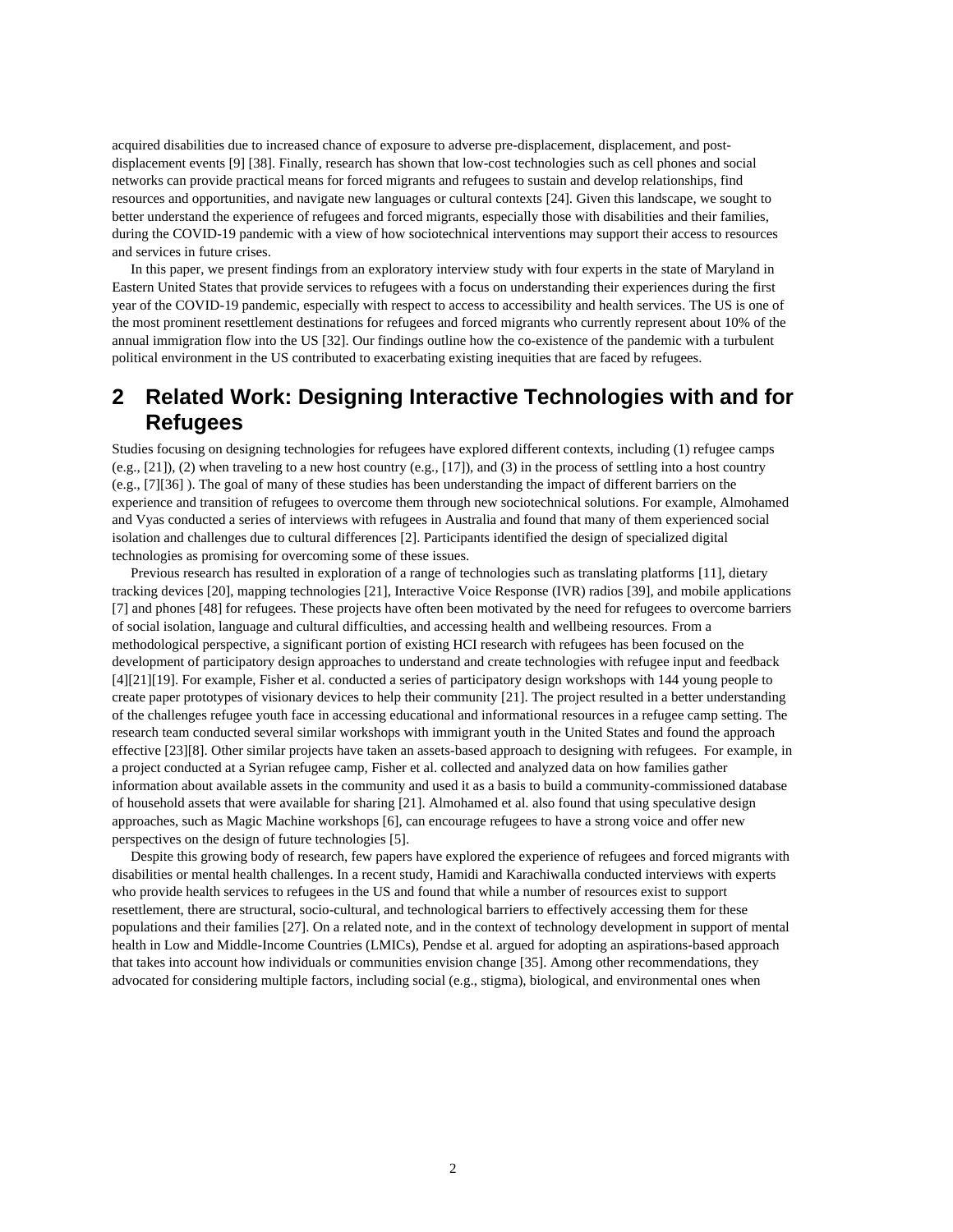creating interventions, taking into account the impact of interventions on both families and individuals, and designing for use in low-income setting.

Several papers have studied the impact of the COVID-19 pandemic on people with disabilities. For example, in an analysis of Twitter data, Gleason et al. found that people with disabilities faced numerous barriers in accessing information and basic services when social distancing measures were enforced during the pandemic [25]. In an interview study with special education teachers and therapists, Long et al. found that children with disabilities and their families experienced challenges in accessing remote learning resources during the pandemic and identified a need to develop pandemic preparedness plans that are responsive to the needs of people with disabilities [30]. To our knowledge, research has not yet studied the impact of COVID-19 on refugees with disabilities.

Other work has studied the impact of the COVID-19 pandemic on refugees and found that it has exacerbated existing inequities and challenges for them (e.g., [30][43]). While this research provides insight into barriers faced by refugees with disabilities (including those during the COVID-19 pandemic), it is not focused on technology use and opportunities for design of future interactive technology systems that may improve the accessibility of services and resources for refugees with disabilities.

# **3 Methods**

## **3.1 Participants**

We conducted interviews with four employees of governmental and non-governmental organizations that serve refugees in Maryland in the Eastern United States. [Table 1](#page-3-0) below provides a summary of information about the participants. We contacted community organizations, and local, and state government programs to recruit participants and used snowball sampling to find new participants. All participants, except P2, work at non-profit organizations that provide services to refugees, and P2 works at a government agency that does the same. One of the participants (P4) arrived in the United States as refugees themselves and drew on their personal experiences as refugees during interviews. We decided to interview experts because we wanted to ensure that for this initial phase of the project, we collect population-level data reflected in the perspective of experts who have worked with multiple individuals, and also to decrease the burden of participation on refugee families with a member with disabilities. All participants work with multiple refugee and forced migrant populations, including those from the Middle East and Central America.

#### **Table 1: Participant Information**

<span id="page-3-0"></span>

| Participant ID | Age range    | Gender | Ethnic Background         | Years in Service   | Organizational Role              |
|----------------|--------------|--------|---------------------------|--------------------|----------------------------------|
| P1             | $40^\circ s$ | Male   | African American          | $10+$ years        | Program Coordinator              |
| P2             | $30^\circ s$ | Female | White                     | 8 years            | Mental Health Coordinator        |
| P3             | $40^\circ s$ | Female | Native American and White | 14 years           | Mental Health Coordinator        |
| P4             | 20's         | Male   | African                   | $7 + \text{years}$ | <b>Youth Fitness Coordinator</b> |

## **3.2 Data Collection and Analysis**

We conducted remote semi-structured interviews through either Google Meets or by phone. We decided to use semistructured interviews since they provide an opportunity to gather detailed qualitative information about participants' experiences. We conducted the interviews remotely since the study took place during the first year of the COVID-19 pandemic. At that time, vaccines were not available and social distancing measures were largely in effect in most parts of the world. Interviews lasted on average 60 minutes. All Participants except P2 received a \$25 gift card upon participation. P2 chose to opt out of receiving the gift card. The study protocol was reviewed and approved by our university's institutional review board (IRB).

We developed an interview protocol based on a preliminary literature review. We piloted the interview with two students to refine terminology and timing before using it in interviews. In the interviews, participants were first asked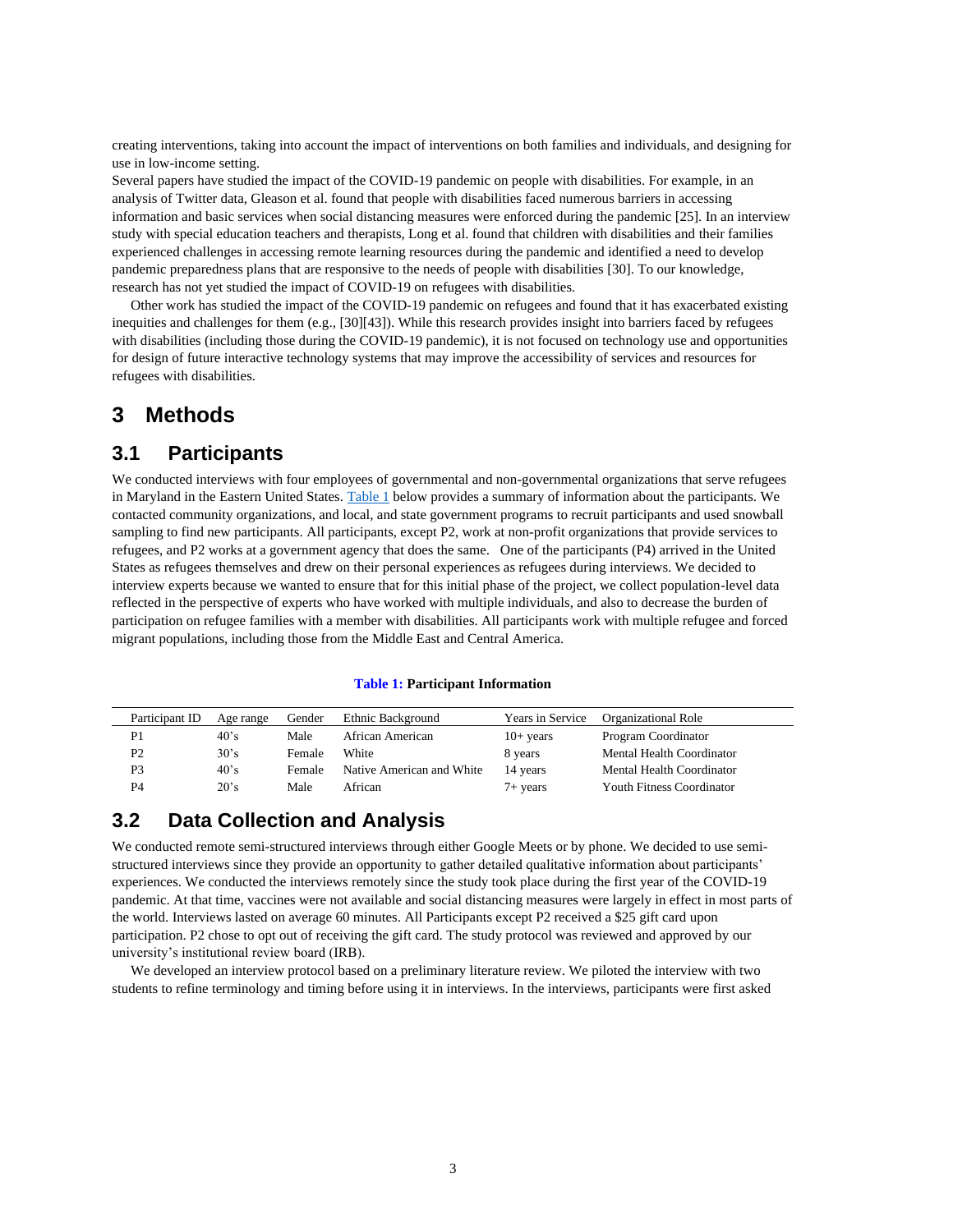about their backgrounds and experiences with the refugee population in Maryland (the Eastern United States State in which the study took place). Subsequent questions were divided into three categories: the impact of disability on refugee families, the accessibility of disability services and health resources, and the impact of the COVID-19 pandemic. In the current paper, we will focus on the last category of questions and discuss our other findings elsewhere.

We audio-recorded the interviews, which we then stored in an encrypted online location before being sent to an online service for transcription. We asked and received all participants' consent to record the interviews. The second author independently conducted inductive thematic analysis on the transcripts which was followed by the first author reviewing and refining the themes.

# **4 Findings**

Our analysis resulted in three broad themes, including how the pandemic has exacerbated obstacles already faced by refugees, the impactful role of remote technology in overcoming COVID-related challenges, and how government programs and non-government organizations are approaching the needs of refugees during the pandemic. We will discuss these in detail next.

# **4.1 Obstacles Caused by COVID-19**

P1, P2, P3, and P4 emphasized how the COVID-19 pandemic amplified preexisting challenges for vulnerable populations, including the people they work with. P2 stated that:

> "COVID has really sort of skewed everything. It's added all of these other challenges and barriers… Because I'm like, transportation is hard now because of COVID, but that's not a main concern. But yeah, I think training and understanding for schedulers and people working at offices understanding working with different backgrounds and also how to kindly, gently, and patiently help someone who doesn't speak English [can be helpful]."

Similarly, P4 explained that:

"They already had minimal access to … [available] help and the medical care. The pandemic has made that even worse, where parents were only taking their children to seek medical help if it was something horribly serious. The priority of everything that wasn't life-threatening was just put on the back burner. So, stuff like mental health and cognitive and physical disabilities got put on the back burner because we're in a pandemic, and we have to stay at home. So, no one is going to the hospital, especially because hospitals are seen as dangerous places now."

P3 further described how the pandemic added to already existing stress points for many of her clients: "now [refugees] have to worry about COVID-19 on top of [everything else] ... People who are already coming here dealing with adjustment disorder, leaving their family behind, losing their support system, dealing with destitution in the first place, people are worried more because now they also have to think about this little bug getting them sick."

P1, P3, and P4 also expanded on how COVID-19 created both physical and virtual distance between people. For example, P3 described the importance of physical touch in her practice and how it is limited due to social distancing:

> "It's been difficult for me because I'm a people person and a therapist, and I touch. And touch is very important... So just talking to people on the phone or on video, it takes away from what I can offer to clients... And it takes more time too. When I'm talking with clients on the phone-- using a telephonic interpreter does slow you down a little bit, but now I spend much more time explaining things because I can't use as much body language."

Similarly, P4 shared that spending in-person time with refugees is limited because of social distancing: "We used to do lots of home visits. We couldn't do that for a big chunk of time, where we'd actually go spend time with a family at dinner. Now we have to do it outside."

P1 and P4 specifically identified isolation as a major issue during the pandemic. For example, P1 said: "I know isolation is a big thing … it's hard because [of] having family members that might be stuck somewhere else." P3 described how this added isolation can lead to other serious challenges, including increased risk of domestic violence or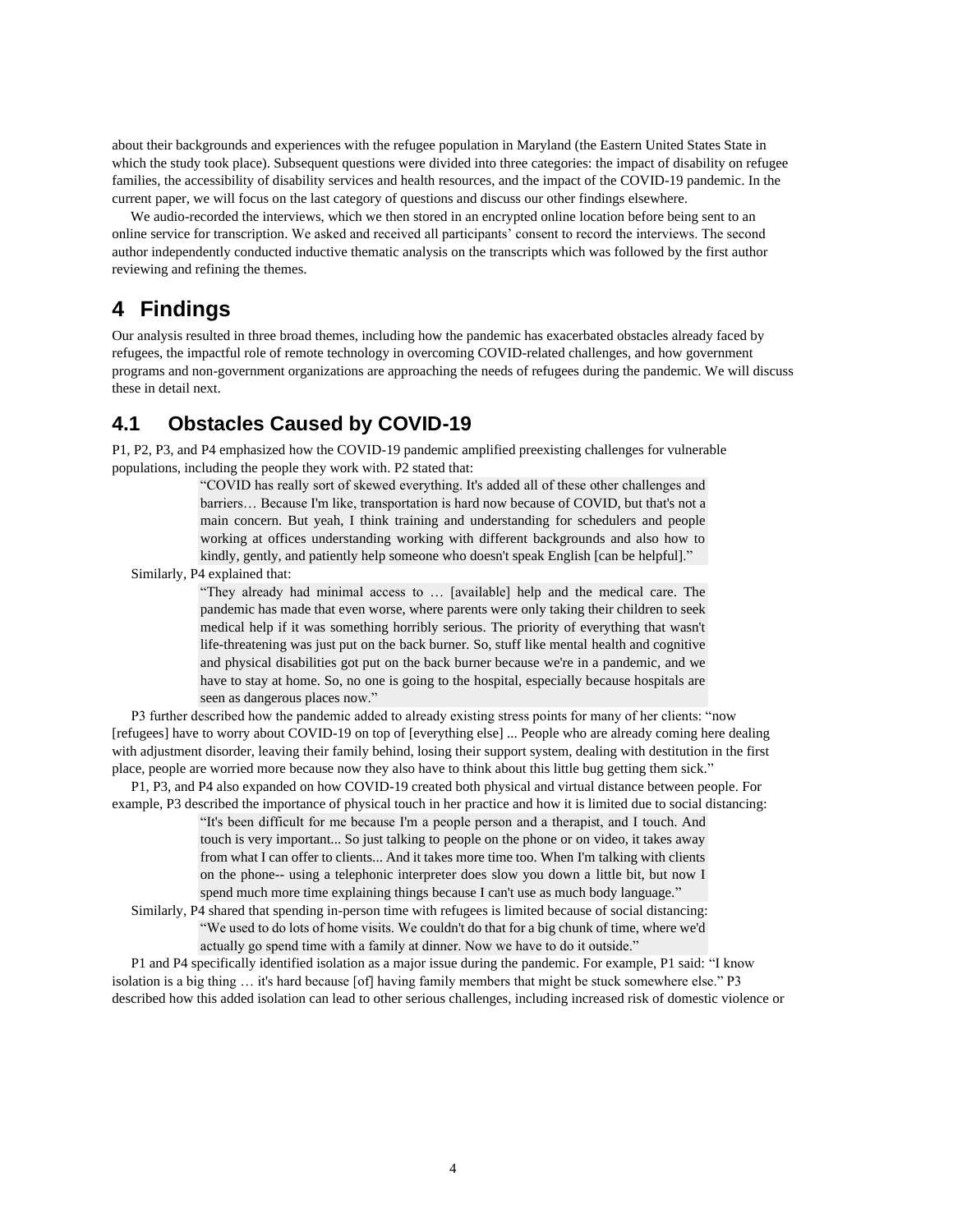child abuse: "In mental health and social services, we know that anytime there is a quarantine event, the number of child abuse and domestic abuse cases skyrockets. So, now we've got families who are new in the country, isolated, impoverished, and in some cases, there's child abuse or domestic violence going on in the family, so those things are spiking."

Participants observations about how challenges such as isolation and decreased access to in-person services has impacted refugees with disabilities are similar to much (e.g., [30][43]) that emerged on the impact of the pandemic on vulnerable populations and showed that challenges are exacerbated by multiple dimensions of vulnerability (e.g., ability and socioeconomic conditions). In the case of refugees, decreased social capital in host countries and lack of access to a range of social relationships seem to have particularly contributed to the isolating aspects of the pandemic. These issues are even more amplified for refugees with disabilities and their families because they may need access to more health and accessibly resources than refugees without disabilities which requires navigating complex information systems with reduced opportunities to receive in-person support in these tasks from experts.

# **4.2 Lack of Trust During COVID-19**

P3 and P4 described how confusing messaging about the pandemic and medical advice on how to protect oneself can cause paranoia and other specific difficulties for refugees. P3 described:

> "I talked to families who are trying to keep their family healthy, but they're not getting outside to go for walks with their family. So, it's overdoing it to the other extreme. And I think again, all this would be aided if there were better-- if language access was broader. There are a lot of myths going around in English about COVID-19, right? … I mean, it's really hard to get to what is actually true? Is there a cure for it or not? Is there a vaccine for it or not? Am I supposed to wear a mask or not? ... And those things are even more muddy for refugees because there are a lot of myths going around, but the news isn't translated into Arabic. To get to the CDC site where everything is translated into every language, I mean, it's my job and I couldn't even tell you exactly what website to go to."

In the above quote, P3 is describing the difficulty of navigating online information resources even for herself as a service provider, let alone her clients who may have less experience with the system. P4 also mentioned the existence of limited multilingual information resources and how this impacted his clients:

> "There could have been more education towards the risks and what each family should do. There were a few flyers and information that was circulated by the government about what COVID was, and how you could stay safe, and stuff like that. But I feel like there needed to be more information and more help, at least to the different language groups."

P1 described how this disconnect can go both ways and is impacted by historical and political dynamics that led to Western-trained medical professionals look down on traditional healing methods:

> "There are cultural stigmas around CBD (Cannabidiol), around the use of medical marijuana and other alternatives to be able to treat certain medical issues. But because if Eurocentric, anti-Black health care system, and anti-Native health care system that looked at things like natural herbs as a way to treat things, we take on those cultural norms as well, and we make it religious."

P1 further pointed to specific governmental policies and practices that distilled fear in refugee populations making it more difficult to communicate with them directly:

> "But an extremely racist government over the last four years that's been actively xenophobic and attacking refugee populations has just made it difficult to work with folks, because there's a lot of fear. Fear is grounded in the reality of where we're at with … an extremely racist administration … [Federal agents] actually were knocking on people's doors. I think it was what, 2017, 2018. You just saw agents going from door-to-door knocking on people's doors ... It makes people less wanting to report [health or disability information] because now you have an active person that was hunting them down like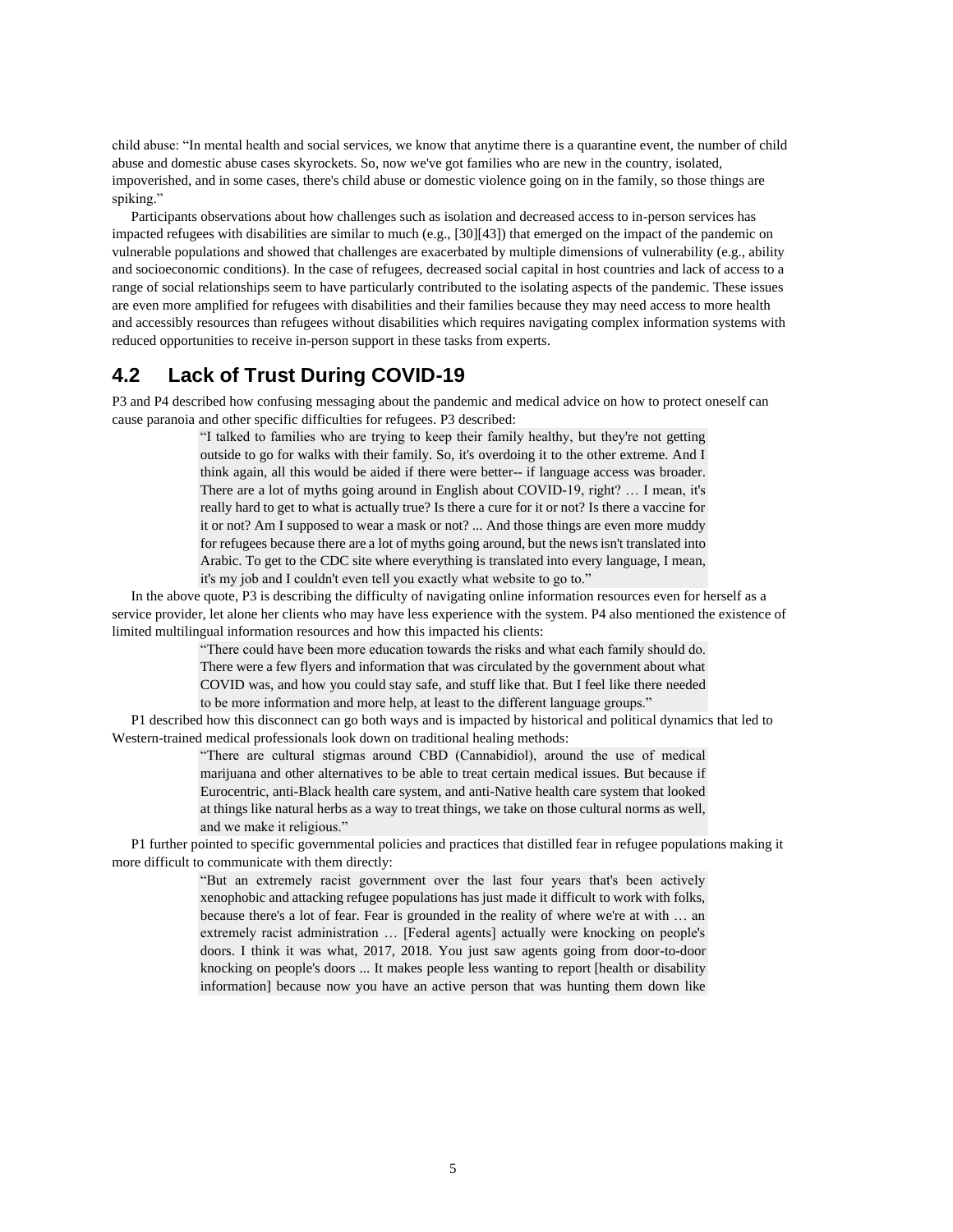criminals for wanting to come to the United States to live a better life...That affected our work directly."

In the above quotes participants are describing the challenges of navigating confusing and harmful rhetoric in the form of both misinformation and xenophobic messages disseminated through both official and unofficial channels. These findings show that while these issues cause difficulties for everyone, they can cause amplified confusion and paranoia in newly arrived forced migrants who have left their home countries, often under stressful and traumatic conditions, to avoid danger and hardship,

# **4.3 Strategies in Overcoming COVID-19 Obstacles**

Participants described several strategies in place in Maryland to help refugees during the pandemic, both by governmental and non-governmental organizations. P3 described how their non-governmental organization has established protocols for dealing with increased need and difficult circumstances:

> "We're also educating caseworkers at the resettlement centers, just kind of have your eyes open for this...If you suspect abuse called this number, if you suspect domestic abuse, call this number, if the person is in need of mental health referrals, call me. I think just sort of expanded communications and making ourselves available. And the clinics that we contract at the FQHC is to do behavioral health. They had language access capabilities before, but now they're able to do phone and video sessions with clients."

P3 discussed how the city and state governments are putting inclusive pandemic response measures relevant to refugees: "Baltimore City, for example, I think they're the ones who have made testing available for free to everybody.… I think Maryland organizations are working really hard to make sure if anybody needs coverage pertaining to COVID, it's going to be taken care of, but this state is not the norm [compared to other parts of the US]."

P4 further described how they adapted to the pandemic through staying in touch with families while observing social distancing:

> "We'd all have modified practices... where we'll still interacting with the parents and the families, but just outside. Because it was still warmer during the summer, everyone would come outside to the neighborhood park, and we'd just talk and enjoy the day and speak to the parents and find out what they needed. … I will say that it wasn't the same, because some families became hyper-vigilant and hyper-cautious, in that they wouldn't go for these things, or they wouldn't allow their kids anywhere near any programming, which in itself has become a challenge. Because we've lost our touch or constant communication with those families."

He further described how they responded to the immediate needs of refugee families that had arisen as a result of the pandemic:

> "During the pandemic, there was a rent forgiveness program, or rent assistance, that we were helping a lot of our families navigate... We were trying to help all our families because a lot of them lost jobs. Stay away from eviction or navigate that... Another assistance that some of the organizations we work with is just providing food and supplies to the families during that time ... And I think those were the two main ones, mostly around rent and food. There wasn't that much to do with medical or healthcare."

P3 discussed the challenge of low funding to support effective communication during the pandemic: "I think communication is sort of a theme of this whole thing. And I think that the bottom line is that the dollars for refugees are less in this political environment [referring to the 2020 US administration]. … We should all be communicating better and making every dollar stretch as far as we possibly can so that we can help the most amount of people."

She further explained how often expertise on specific types of services provided to refugees is scattered across multiple organizations and connecting them in a centralized way can support better access:

> "I'm trying to put together a refugee mental health sort of task force or coalition statewide so that we can literally sit down at the same table and one program can say, 'I'm doing this,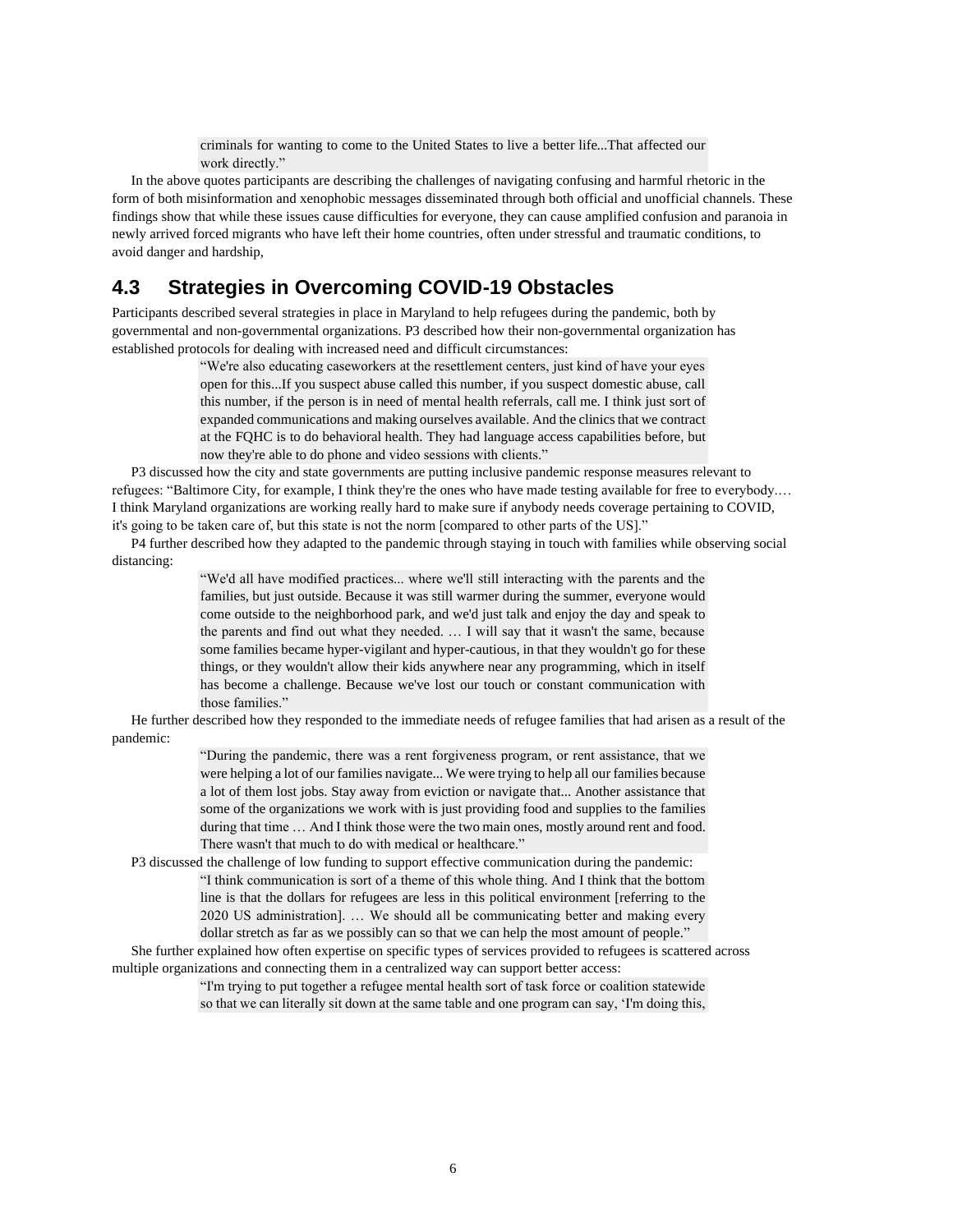and this, and this for this client, but we don't do this. And that's what they really need.' And another person at the table can say, 'Wait, we do that. We can do that for that client,' and try to fill in those gaps together. So many great things being done in so many great organizations, but we rarely know what each other is doing. We just need to communicate better."

## **4.4 Impact of technology during COVID-19**

Despite challenges, P2 and P3 emphasized the positive role that technology has had in helping refugees access resources during the pandemic. P2 described the use of telehealth services, "A number of places are doing telehealth services because of COVID...there are challenges with certain clients and families in being able to access these services, but when they've been able to, they've been really helpful". P3 additionally emphasized the impact of service moving online during the pandemic:

> "So, we were using telephonic and in-person interpreters before across all programming, but now the video interpretation has taken a bigger role. Zoom communications, WhatsApp, because not everybody has good Internet. So, I think usually when I'm talking to people, it's on WhatsApp... And our health and mental health orientations have gone virtual now, so we're sending more documents. I send a PowerPoint through WhatsApp. I can have the client's whole family joined me for a refugee mental health orientation on Zoom or Google Meet. Yeah, I think the clinics of course are doing virtual services. Dietary therapy, medical appointments, just not just about everything, but so much can be done on a virtual platform."

P3 generally saw this as a positive movement that may provide more opportunities to serve more people: "We are moving our mental health orientations… to a WhatsApp platform during COVID-19. And I think we're going to reach more people than when we do the sessions in person."

P4 also emphasized the benefits of technology during the pandemic, describing that having access to connectivity and devices has been crucial: "Especially with the schools giving the kids laptops, that's been very helpful. I feel like usually, the parents have phones and there's usually one or two phones for the kids. But mostly, they've been using their laptops." P4 described how having access to devices and connectivity has allowed the populations they serve to access beneficial online educational or health services:

> "Zoom is a major one in that now, instead of one-on-one academic time at school, now we do Zoom sessions for academic help every day from four to six, where students now go into breakout rooms with college volunteers and get help with their homework. It's also looked like having Zoom Fitness, where everyone logs on, on their phone or on their laptop, and, in their bedrooms, do a short, quick fitness session for an hour … the [main technologies] during this time has massively been Zoom and Messenger and WhatsApp."

The overall positive observations our participants made towards the role of technology in supporting some continuity in refugee families accessing learning and social interaction opportunities during the pandemic, including staying connected with service providers, point to implications for future technology design that prioritize solutions that are affordable, inclusive, and distributed equitably among stakeholders. These observations also underline the importance of having access to basic services that enable online access, such as broadband connectivity and affordable internet-enabled devices.

# **5 DISCUSSION: IMPROVING PANDEMIC-PREPAREDNESS MEASURES FOR REFUGEES**

In line with previous research [30][43], participants described how the COVID-19 pandemic had exacerbated many existing issues for refugees, such as social isolation and difficulty navigating health and wellness resources. These results point to several possibilities for future improvement, such as building more capacity to provide online social support and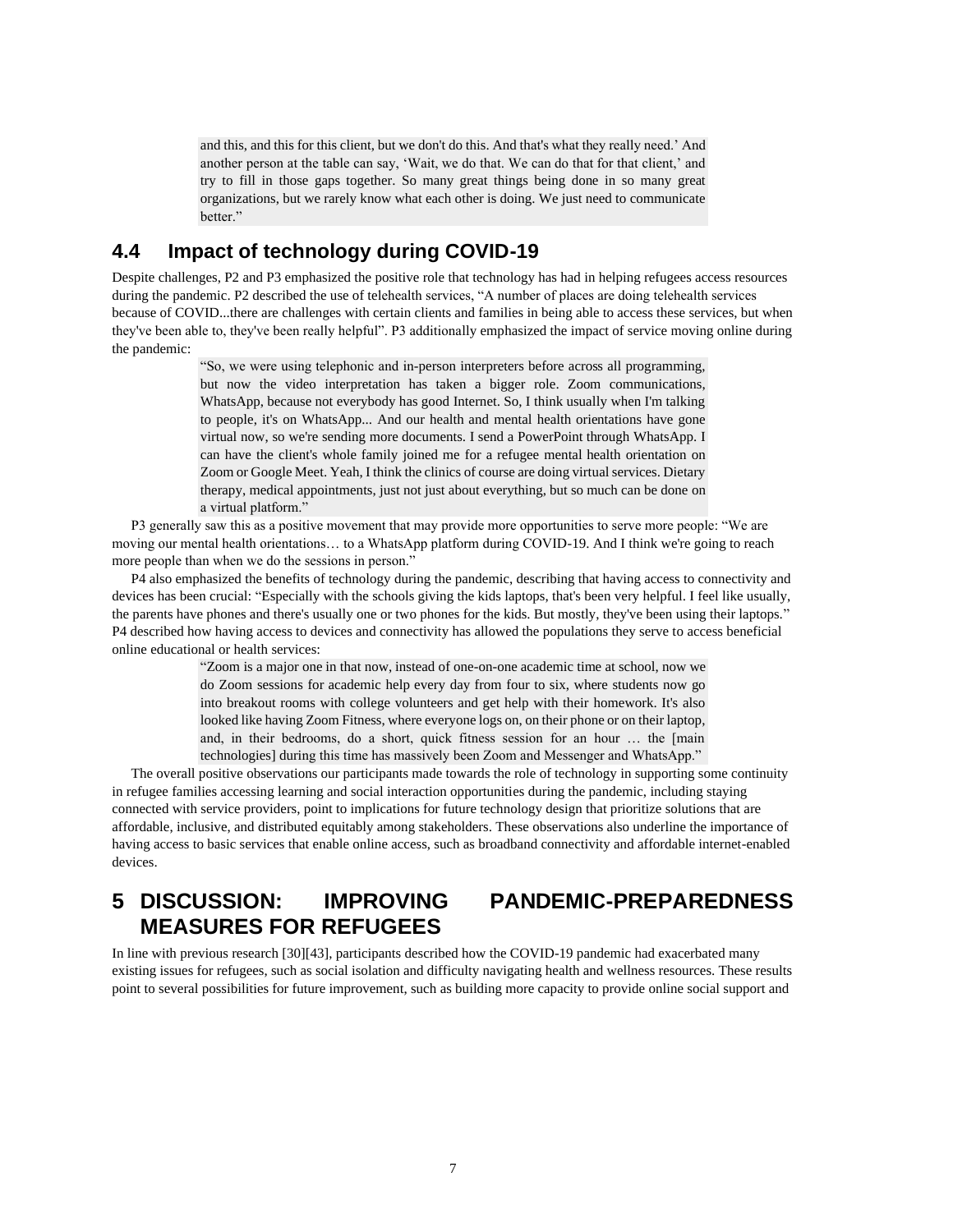informational resources to refugees, especially resources in multiple languages and with high-quality and culturally sensitive translations. More importantly, our findings provide a window into issues related to the socio-political aspects of the lives of refugees with disabilities and mental health challenges during the pandemic. Specifically, participants described that during COVID-19, refugees encountered not only cultural or language barriers in accessing information on how to stay safe or avoid social isolation but also political pressure due to racist and xenophobic political rhetoric that placed the blame of the spread of the disease, and even its genesis, on foreigners.

Another challenge observed by the participants was in the cognitive dissonance that refugees experienced in seeking medical help from a government that they feared would deport themselves or others in similar situations. We argue that challenges with trusting authority may also be present in the case of refugees encountering medical entities and negatively impact their interactions with them. This points to an opportunity for design that acknowledges that not all entities within a government (or governing body) can be trusted equally by marginalized communities and aims to help users identify and build bridges with entities that either because of legislation, mission, or other factors are committed to the well-being of everyone in a social context, regardless of their immigration status or ethnicity.

# **6 Conclusion and future work**

The COVID-19 pandemic has, and is continuing to, impact different communities and individuals differently. The challenges that refugees with disabilities and their families faced during the pandemic were amplified by a range of factors including compromised social support networks due to moving to a new context and the need to navigate a complicated and unfamiliar network of resources and services in the host country. We conducted interviews with experts who work with refugees to better understand some of the challenges they encountered and observed refugees experience during the first year of the pandemic. Our findings show that refugees with disabilities and mental health challenges faced exacerbated difficulties during the pandemic due to language and cultural differences, especially with respect to how navigating public health announcements and guidance proved overwhelming and not tailored to meet the needs of these populations. Perhaps more importantly, some of the major difficulties that refugee communities experienced during the pandemic arose from a need for them to trust authorities that at the same time as providing guidance on how to stay safe, also posed the threat of deportation or other persecution. Finally, participants described how using remote communication technologies such as Zoom or WhatsApp helped people stay connected and, after initial adjustment, helped service providers share services and documents with their clients. These findings show that considering refugees, and in particular those with disabilities and their families, should be a consideration for pandemic preparedness. The needs of this population, while distinct, have much in common with those of other vulnerable populations. These include prioritizing communication mechanisms that are accessible to people with diverse language and cultural backgrounds and in a way that supports trust, for example by explicitly prioritizing privacy and safety.

An important limitation of our paper is that refugees themselves were not directly involved in the research. In this exploratory phase, we worked with experts to capture their perspectives about the experience of refugee populations during the early phases of the pandemic. We wanted to both gain a better understanding of the issues facing refugees before working with them directly and also avoid burdening them with research activities during this time. In the future, we plan to work directly with refugees to better understand their first-hand lived experiences and verify and complement our current findings.

## **ACKNOWLEDGMENTS**

This work is supported by the National Science Foundation under Grants CNS-2030451 and CNS-2030490.

## **REFERENCES**

<bib id="bib1"><number>[1]</number>Konstantin Aal, George Yerousis, Kai Schubert, Dominik Hornung, Oliver Stickel, and Volker Wulf. 2014. Come\_in@Palestine: Adapting a German Computer Club Concept to a Palestinian Refugee Camp. In *Proceedings of the 5th ACM International Conference on Collaboration Across Boundaries: Culture, Distance & Technology* (CABS '14), 111– 120.</bib> <bib id="bib2"><number>[2]</number>Asam Almohamed, and Dhaval Vyas. 2016. Designing for the Marginalized: A step towards understanding the lives of refugees and asylum seekers. In *Proceedings of the 2016 ACM Conference Companion Publication on Designing Interactive Systems*, 165-  $168$ </bib>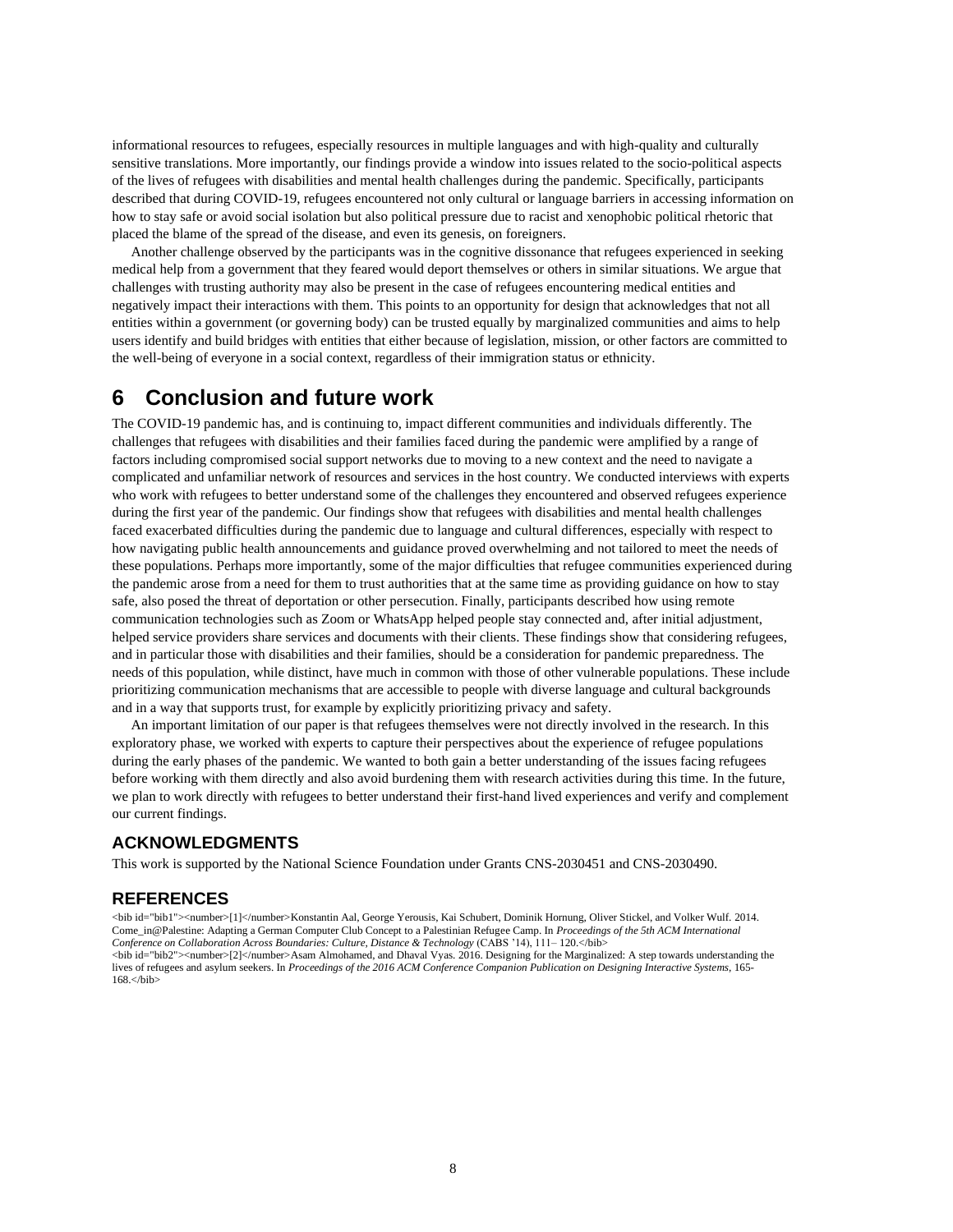<bib id="bib3"><number>[3]</number>Asam Almohamed, and Dhaval Vyas. 2016. Vulnerability of displacement: challenges for integrating refugees and asylum seekers in host communities. In *Proceedings of the 28th Australian conference on computer-human interaction*, 125-134.</bib>

<bib id="bib4"><number>[4]</number>Asam Almohamed, Dhaval Vyas, and Jinglan Zhang. 2017. Rebuilding social capital: Engaging newly arrived refugees in participatory design." In *Proceedings of the 29th Australian Conference on Computer-Human Interaction*, 59-67.</bib>

<bib id="bib5"><number>[5]</number>Asam Almohamed, Jinglan Zhang, and Dhaval Vyas. 2020. Magic Machines for Refugees. *Proceedings of the 3rd ACM SIGCAS Conference on Computing and Sustainable Societies*. ACM, New York, NY, USA, 76–86.</bib>

<bib id="bib6"><number>[6]</number>Kristina Andersen and Ron Wakkary. 2019. The Magic Machine Workshops: Making Personal Design Knowledge. In Proceedings of the 2019 CHI Conference on Human Factors in Computing Systems (CHI '19). ACM, New York, NY, USA, Paper 112, 1–  $13$   $<sub>bib></sub>$ 

<bib id="bib7"><number>[7]</number>Jennifer Baranoff, R. Israel Gonzales, Jay Liu, Heidi Yang, and Jimin Zheng. 2015. Lantern: Empowering Refugees Through Community-Generated Guidance Using Near Field Communication. In *Proceedings of the 33rd Annual ACM Conference Extended Abstracts on Human Factors in Computing Systems* (CHI EA '15). ACM, New York, NY, USA, 7-12.</bib>

<bib id="bib8"><number>[8]</number>Ann P. Bishop and Karen E. Fisher. 2015. Using ICT Design to Learn About Immigrant Teens from Myanmar. In Proceedings of the Seventh International Conference on Information and Communication Technologies and Development, 56:1–56:4. [http://doi.org/10.1145/2737856.2737903<](http://doi.org/10.1145/2737856.2737903)/bib>

<bib id="bib9"><number>[9]</number>Lloyd Bradley and Nouran Tawfiq. 2006. The physical and psychological effects of torture in Kurds seeking asylum in the United Kingdom. *Torture* 16(1):41-47. </bib>

<bib id="bib10"><number>[10]</number>Hasnain R. Brokering. 2010. The Culture Gap. Forced Migration Review. Theme issue on Disability and Displacement 2010; 35:32-33.</bib>

<bib id="bib11"><number>[11]</number>Deana Brown and Rebecca E Grinter. 2016. Designing for Transient Use: A Human-in-the-loop Translation Platform for Refugees. In *Proceedings of the 2016 CHI Conference on Human Factors in Computing Systems* (CHI'16), 321–330. [http://doi.org/http://dx.doi.org/10.1145/2858036.2858230<](http://doi.org/http:/dx.doi.org/10.1145/2858036.2858230)/bib>

<bib id="bib12"><number>[12]</number>Sheryl E. Burgstahler, and Rebecca C. Cory. 2008. Universal design in higher education. *Universal design in higher education: From principles to practice*, 3-20.</bib>

<bib id="bib13"><number>[13]</number>Center for Disease Control (CDC). 2018. Learn About Mental Health.

<https://www.cdc.gov/mentalhealth/learn/index.htm> Accessed July 2nd, 2021.</bib>

<bib id="bib14"><number>[14]</number>Keum-Hyeong Choi and Martha Ellen Wynne. 2000. Providing services to Asian Americans with developmental disabilities and their families: Mainstream service providers' perspective. *Community Mental Health Journal* 36 (6), 589-595.  $\langle$ bib> <bib id="bib15"><number>[15]</number>Center for Universal Design. 1997. The Principles of Universal Design. [https://www.ncsu.edu/ncsu/design/cud/about\\_ud/udprinciples.htm](https://www.ncsu.edu/ncsu/design/cud/about_ud/udprinciples.htm) Accessed March 15, 2021.</br/>bib>

<bib id="bib16"><number>[16]</number>Theresia Degener. 2017 A new human rights model of disability. In *The United Nations convention on the rights of persons with disabilities*, 41-59. Springer, Cham.</bib>

<bib id="bib17"><number>[17]</number>Rianne Dekker, Godfried Engbersen, Jeanine Klaver, and Hanna Vonk. 2018. Smart refugees: How Syrian asylum migrants use social media information in migration decision-making. *Social Media+ Society* 4 (1): 2056305118764439.</bib> <bib id="bib18"><number>[18]</number>Marina Dieterich, Claire B. Irving, Hanna Bergman, Mariam A. Khokhar, Bert Park, and Max Marshall. 2017.

Intensive case management for severe mental illness." Cochrane database of systematic reviews 1.</bib> <bib id="bib19"><number>[19]</number>Ana Maria Bustamante Duarte, Nina Brendel, Auriol Degbelo, and Christian Kray. 2018. Participatory design and participatory research: an HCI case study with young, forced migrants. *ACM Transactions on Computer-Human Interaction* (TOCHI) 25 (1), 1-

 $39$ . $\lt$ /bib> <bib id="bib20"><number>[20]</number>Karen E. Fisher, Reem Talhouk, Katya Yefimova, Dalya Al-Shahrabi, Eiad Yafi, Sam Ewald, and Rob Comber. 2017. Za'atari refugee cookbook: Relevance, challenges and design considerations." In *Proceedings of the 2017 CHI Conference Extended Abstracts on* 

*Human Factors in Computing Systems*, 2576-2583.</bib> <bib id="bib21"><number>[21]</number>Karen E. Fisher, Katya Yefimova, and Eiad Yafi. 2016. Future's butterflies: Co-designing ICT wayfaring technology with refugee Syrian youth. In *Proceedings of The 15th International Conference on Interaction Design and Children*, 25-36.</bib>

<bib id="bib22"><number>[22]</number>Karen E. Fisher, Eiad Yafi, Carleen Maitland and Ying Xu 2019. Al Osool: Understanding information behavior for community development at Za'atari Syrian refugee camp. In Proceedings of ACM 9th International Conference on Communities and Technologies (C&T'19). ACM, New York, NY, USA, 10 pages[. https://doi.org/10.1145/3328320.3328395<](https://doi.org/10.1145/3328320.3328395)/bib>

<bib id="bib23"><number>[23]</number>Karen E. Fisher, Ann Peterson Bishop, Lassana Magassa, and Phil Fawcett. 2014. Action! codesigning interactive technology with immigrant teens." In *Proceedings of the 2014 conference on Interaction Design and Children* (IDC'14), 345-348. Unib> <bib id="bib24"><number>[24]</number>Marie Gillespie, Lawrence Ampofo, Margaret Cheesman, Becky Faith, Evgenia Iliadou, Ali Issa, Souad Osseiran, and Dimitris Skleparis. 2016. Mapping refugee media journeys: *Smartphones and social media networks*. The Open University / France Médias Monde. Available from[: http://www.open.ac.uk/ccig/research/projects/mapping-refugee-media-journeys](http://www.open.ac.uk/ccig/research/projects/mapping-refugee-media-journeys) Accessed March 15, 2021</bib>

<bib id="bib25"><number>[25]</number>Cole Gleason, Stephanie Valencia, Lynn Kirabo, Jason Wu, Anhong Guo, Elizabeth Jeanne Carter, Jeffrey Bigham, Cynthia Bennett, and Amy Pavel. 2020. Disability and the COVID-19 Pandemic: Using Twitter to Understand Accessibility during Rapid Societal Transition. In The 22nd International ACM SIGACCESS Conference on Computers and Accessibility (ASSETS '20). Association for Computing Machinery, New York, NY, USA, Article 5, 1-14. </bib>

<bib id="bib26"><number>[26]</number>Patricia Hill-Collins and Sirma Bilge. 2020. *Intersectionality*. John Wiley & Sons.</bib> <bib id="bib27"><number>[27]</number>Hamidi and Zulekha Karachiwalla. 2022. "I'm OK Because I'm Alive": Understanding Socio-cultural Accessibility Barriers for Refugees with Disabilities in the US. *Proceedings of the International Web for All Conference* (W4A '20). Association for Computing Machinery, New York, NY, USA, to appear.</bib>

<bib id="bib28"><number>[28]</number>Andrew J. Hogan. 2019. Social and medical models of disability and mental health: evolution and renewal. CMAJ 191, no. 1: E16-E18.</bib>

<bib id="bib29"><number>[29]</number>Anna Lawson and Angharad E. Beckett. 2021. The social and human rights models of disability: towards a complementarity thesis. *The International Journal of Human Rights* 25, no. 2: 348-379.</bib>

<bib id="bib30"><number>[30]</number>Emily Long, Sruti Vijaykumar, Serena Gyi, and Foad Hamidi. 2021. Rapid transitions: experiences with accessibility and special education during the COVID-19 crisis. *Frontiers of Computer Science*, 2(617006).</bib>

<bib id="bib31"><number>[31]</number>Mansha Mirza and Allen W. Heinemann. 2012. Service needs and service gaps among refugees with disabilities resettled in the United States. *Disability and Rehabilitation 34* (7), 542-552.</bib>